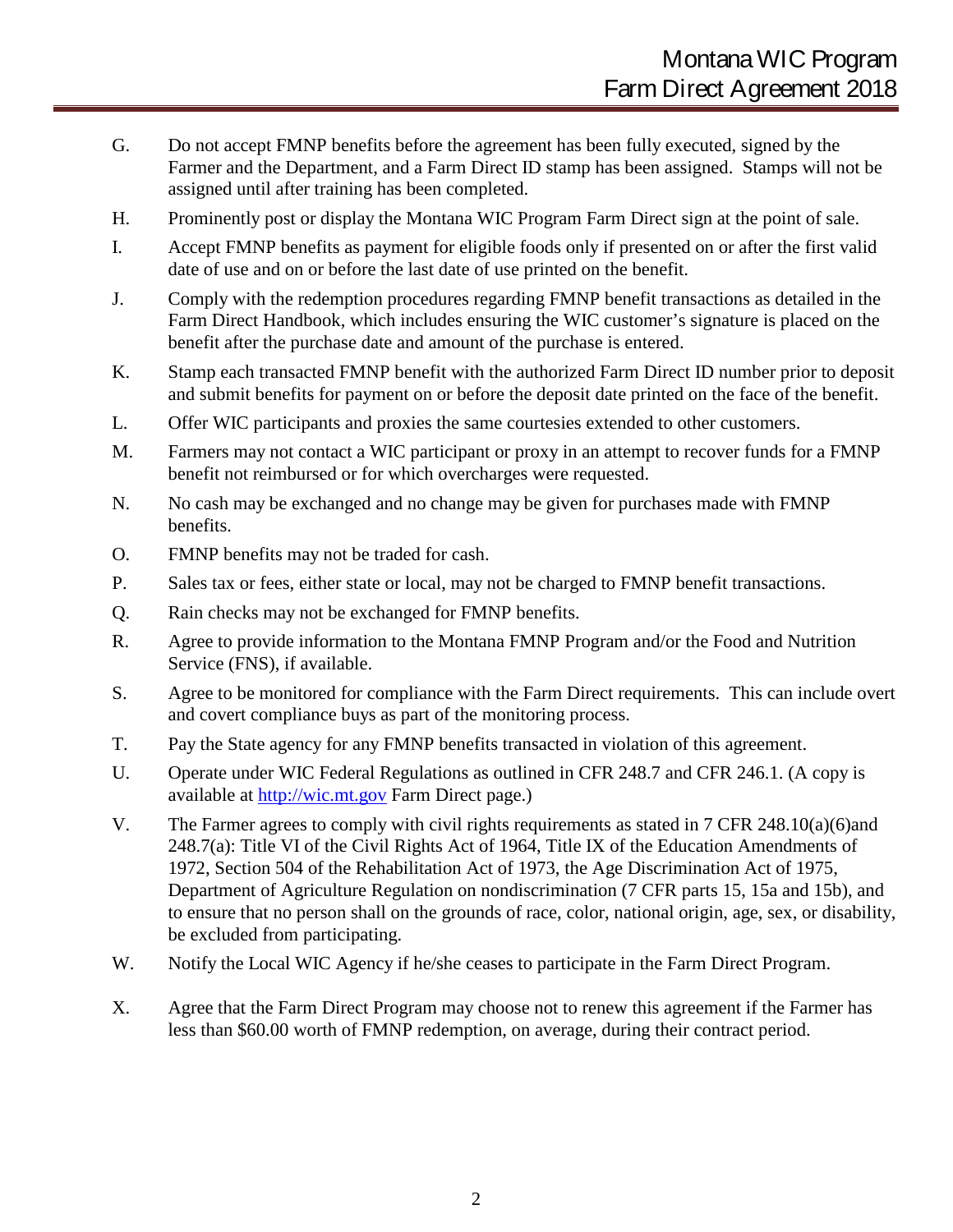## **II. Montana WIC Program State Agency Responsibilities:**

- A. Ensure payment of any FMNP benefits submitted by the Farmer in a timely manner, if the Farmer meets all FMNP benefit redemption and submission requirements.
- B. Deny payment or seek restitution if the Farmer improperly redeems the FMNP benefit.
- C. Disqualify the Farmer in accordance with the abuse and sanction policy as set forth in the 2022 Montana WIC Farm Direct Handbook hereby made a part of this Agreement as if fully rewritten herein.

## **III. Montana WIC Program Local WIC Agency Responsibilities:**

- A. Act as a liaison for the Montana WIC Program.
- B. Provide training to the Farmer on all required Farm Direct procedures.
- C. Monitor the Farmer for compliance with Farm Direct procedures at the request of the State WIC Office.
- D. Initially investigate any complaint made by or against the Farmer. Provide information to the State WIC Office for the determination of follow-up to the Farmer or WIC participant.

## **IV. General Conditions Include:**

- A. Neither the Montana WIC Program nor the Farmer has an obligation to renew this Agreement.
- B. The Farmer has the right of appeal to the Department regarding denial of application to participate, imposing of a sanction or denied payment from the WIC Farm Direct Program. Expiration of a contract or agreement and claims action under Section 248.20 of the USDA Regulations are not subject to appeal; suspension or disqualification because of a Supplemental Nutrition Assistance Program (SNAP) suspension or disqualification cannot be appealed.
- C. The Farmer has sixty (60) days from the date of the denial of application, sanctioning or disqualification to request a fair hearing. All requested fair hearings will be conducted by Montana WIC/FMNP within three weeks of the date the Program receives the request for a hearing. See Fair Hearings section of the Farm Direct Handbook.
- D. This Agreement is not assignable or transferable.
- E. Signing of this Agreement signifies training has been completed and the Farmer, Local WIC Agency and the Montana WIC Program are aware of all responsibilities required to participate in the Montana WIC Farm Direct Program.
- F. The Farmer is accountable for the actions of employees and volunteers in the provision of foods and activities.
- G. The Department may disqualify the Farmer for WIC Farm Direct abuse upon written notification to the Farmer; Farmers who are suspended or disqualified from participation in, or have a civil monetary penalty imposed by the Supplemental Nutrition Assistance Program (SNAP), shall be automatically suspended or disqualified from the WIC Farm Direct Program. Certain suspensions/disqualifications from the WIC Program may result in suspension or disqualification from SNAP.
- H. A Farmer who commits fraud or abuse of the WIC Farm Direct Program is liable to prosecution under applicable federal, state or local laws.